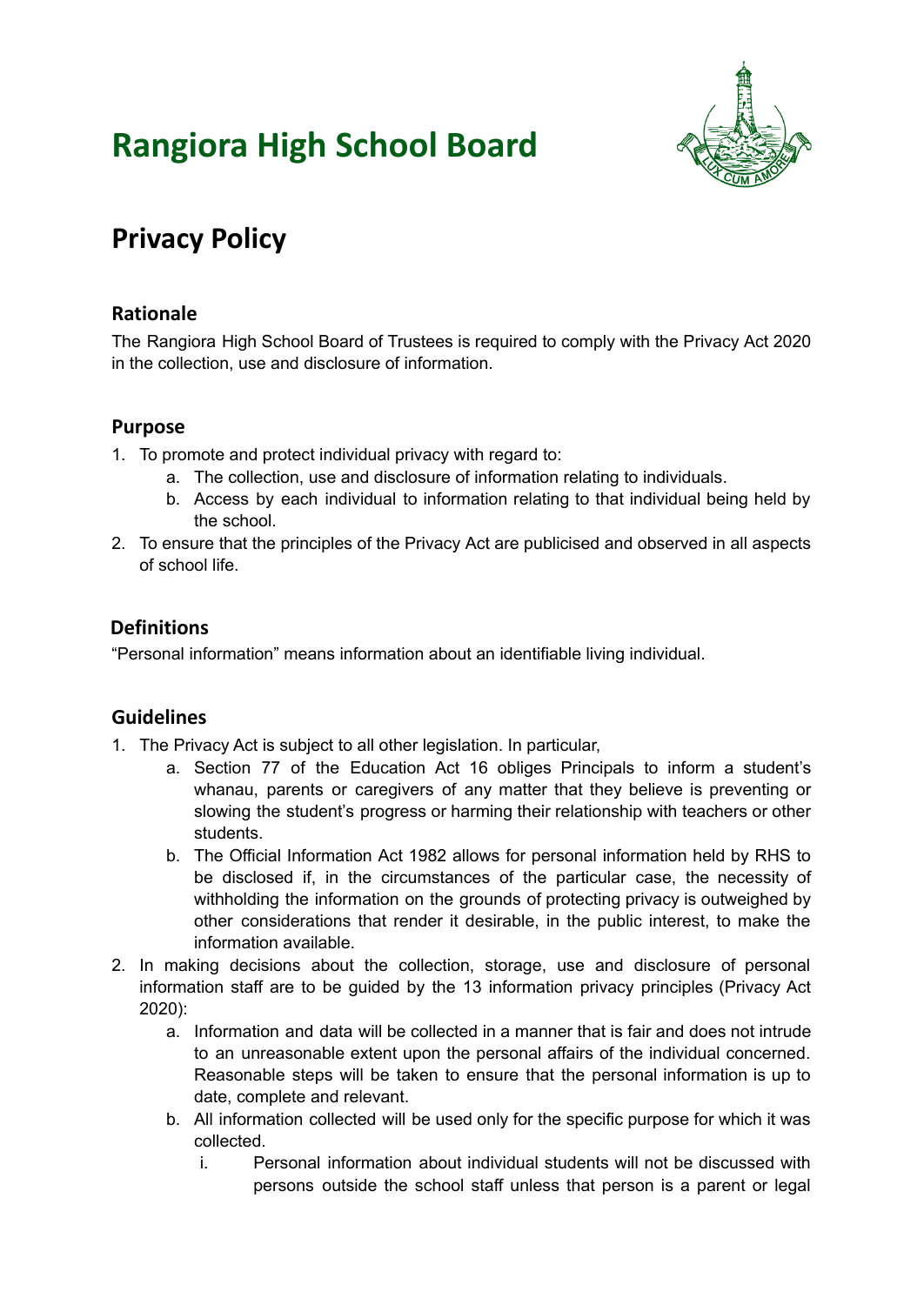guardian, or there are reasonable grounds to believe that the information is necessary to maintain law and order or to protect the well-being of the student.

- ii. Personal information about individual staff members will be disclosed only to those persons reasonably involved in the appointment, promotion or discipline of that staff member.
- iii. When making appointments applicants will be told that information they provide, or that may be collected, will be confidential to the school. Outside sources of information will be advised that any information collected will be treated confidentially.
- c. Information of a personal nature will be stored in such a way as to guard against loss and unauthorised access. Information will not be kept for longer than is necessary.
- d. Staff may not take personally identifiable information regarding other staff or students off school premises in a publicly accessible format, unless required for a specific purpose, e.g. school trip contact information and marking and/or reporting on academic work.
	- i. Wherever possible, such information should be remotely accessed.
	- ii. Any information removed in hard copy format must be returned to the school or destroyed when no longer required.
- 3. Access to personal information is to be requested in advance. The request must be made in writing or by an oral request. Such requests will be treated as Official Information requests and will be governed by the legislation.
- 4. The Privacy Officer at Rangiora High School will be the Deputy Principal with responsibility for Student Success and Achievement. The Privacy Officer has responsibility for:
	- a. Providing professional development, resources and/or advice to ensure all staff can carry out their roles in terms of this policy and privacy principles,
	- b. Ensuring that all students and parents/whanau/caregivers are made aware of what information is being collected, for what purpose, and why and how it will be stored,
	- c. Ensuring that all personal information is kept in a secure manner with access restricted to sensitive material,
	- d. Auditing RHS policy and practice on a triennial basis, and
	- e. Informing the Principal as soon as possible regarding any breach of the Act and policy/procedures.
- 5. Concerns/complaints about privacy issues, and questions about privacy policies and practice, or requests to access information should be raised, in the first instance, with the Privacy Officer.

#### **Related Policies**

Social Media Policy

#### **Documentation**

[Education](http://www.legislation.govt.nz/act/public/1989/0080/latest/DLM175959.html) Act 1989 Official [Information](http://www.legislation.govt.nz/act/public/1982/0156/latest/DLM64785.html) Act 1982 [Privacy](https://www.legislation.govt.nz/act/public/2020/0031/latest/LMS23223.html) Act 2020